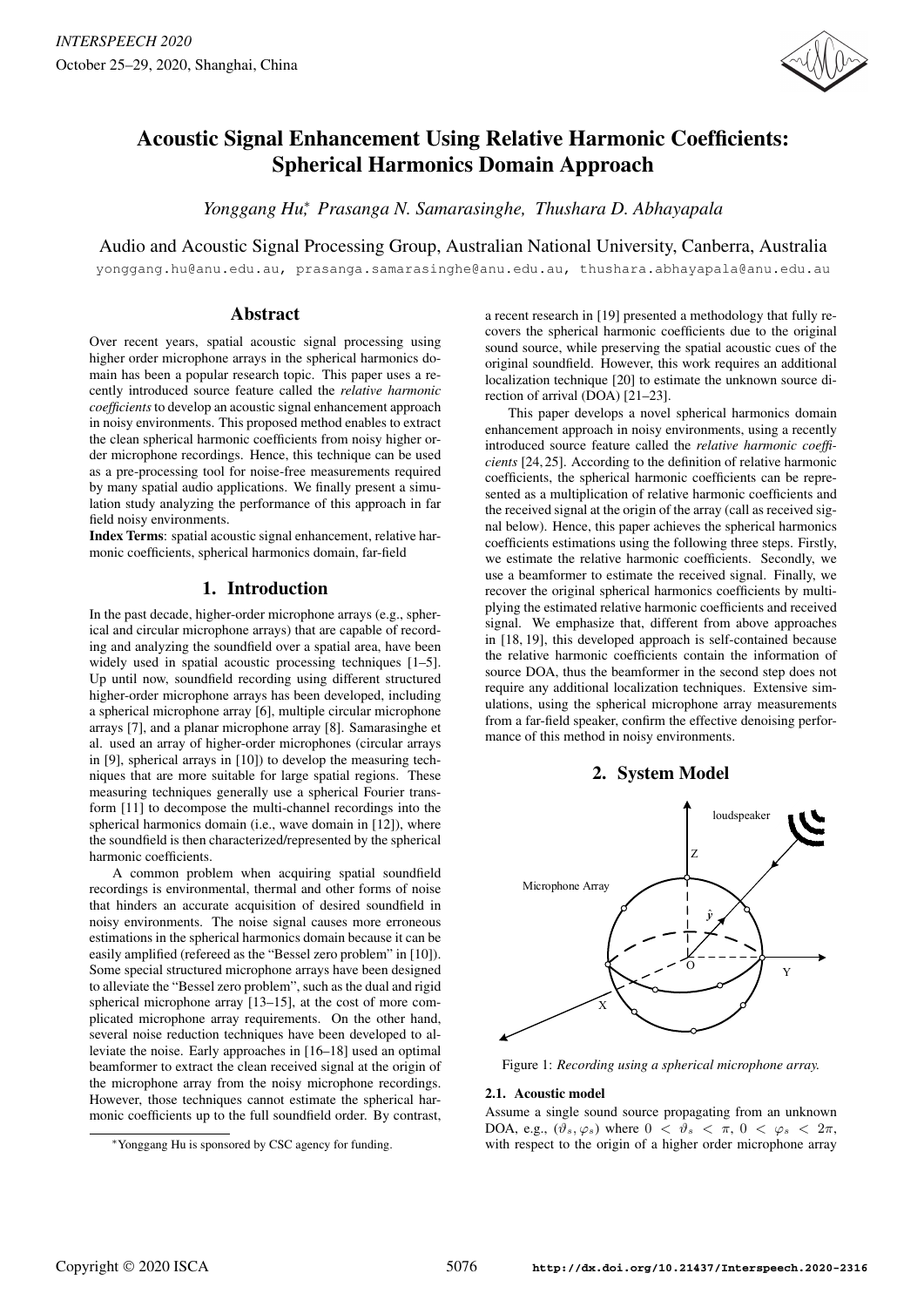(e.g., a spherical microphone array in Fig. 1). Let the microphone array has  $M$  microphones whose spherical coordinates are  $\mathbf{x}_j = (r, \theta_j, \phi_j)$   $(j = 1, \cdots, M)$ , respectively. The recording in the time domain, measured by the  $j$ -th channel, is represented as the sum of desired signal and the noise signal,

$$
p(\boldsymbol{x}_j,n)=s(n)*a(\boldsymbol{x}_j,n)+v(\boldsymbol{x}_j,n),\ \ j=1,\cdots,M\ \ (1)
$$

where  $*$  is a convolution operation,  $s(n)$  is the source signal,  $a(\mathbf{x}_i, n)$  is the room impulse response between the sound source and the j-th microphone, and  $v(x_j, n)$  denotes the additive noise signal at the  $j$ -th microphone. The time domain expression is represented in the frequency domain using a Fourier transform as,

$$
P(\boldsymbol{x}_j, k) = Q(\boldsymbol{x}_j, k) + V(\boldsymbol{x}_j, k)
$$
  
=  $S(k)A(\boldsymbol{x}_j, k) + V(\boldsymbol{x}_j, k)$  (2)

where  $k = 2\pi f/c$  is the wavenumber, f is the frequency bin, c is the speed of sound,  $P(\mathbf{x}_j, k)$ ,  $S(k)$ ,  $A(\mathbf{x}_j, k)$ , and  $V(\mathbf{x}_j, k)$ denote the Fourier transforms of  $p(x_j, n)$ ,  $s(n)$ ,  $a(x_j, n)$  and  $v(\mathbf{x}_i, n)$ , respectively.

#### 2.2. Spherical harmonic representation of the soundfield

The sound pressure of (2) within the recording area can be further decomposed into the spherical harmonics domain [11] as,

$$
P(\boldsymbol{x}_j, k) = \sum_{n=0}^{N} \sum_{m=-n}^{n} \alpha_{nm}(k) \, j_n(kr) \, Y_{nm}(\theta_j, \phi_j) \tag{3}
$$

where  $N = [kr]$  is the truncated order of soundfield [26],  $j_n(\cdot)$ is the spherical Bessel function of the first kind,

$$
Y_{nm}(\theta,\phi) = \sqrt{\frac{(2n+1)}{4\pi} \frac{(n-m)!}{(n+m)!}} P_{nm}(\cos\theta) e^{im\phi}
$$
 (4)

is the spherical harmonic function with order  $n$  and mode  $m$ ,  $P_{nm}(\cdot)$  is the associated Legendre function, and  $\alpha_{nm}(k)$  is the spherical harmonic coefficient. It is of common practice to measure the spherical harmonic coefficients for a spherical microphone array by decomposing the sound pressure as [26],

$$
\alpha_{nm}(k) = \frac{1}{j_n(kr)} \sum_{j=1}^{M} a_j P(\bm{x}_j, k) Y_{nm}^*(\theta_j, \phi_j)
$$
 (5)

in which  $*$  is a conjugate transpose and  $a_i$  is the weight of the microphones to ensure the right side in (5) equals to the left side. For the noisy recordings by (2), the spherical harmonic coefficients also contain noise,

$$
\alpha_{nm}(k) = y_{nm}(k) + \gamma_{nm}(k), \ -n \le m \le n, 0 \le n \le N
$$
\n<sup>(6)</sup>

where  $y_{nm}(k)$ ,  $\gamma_{nm}(k)$  denote the spherical harmonic coefficients of  $Y(\mathbf{x}_j, k)$ , and  $V(\mathbf{x}_j, k)$ , respectively.

### 2.3. Problem addressed

This paper aims at acoustic signal enhancement in spherical harmonics domain by accurately estimating the vector of spherical harmonic coefficients, i.e.,  $y(k)=[y_{00}(k), \cdots, y_{nm}(k)],$ from the mixture measurements of  $\alpha_{nm}(k)$ . Note that the noisy measurements in (6) can be rewritten as,

$$
\alpha_{nm}(k) = \beta_{nm}(k)y_{00}(k) + \gamma_{nm}(k) \tag{7}
$$

where

$$
\beta_{nm}(k) = \frac{y_{nm}(k)}{y_{00}(k)} \tag{8}
$$
 denotes the relative harmonic coefficients defined in [24].

The acoustic model in (7) implies that the desired signal of  $y_{nm}(k)$  can be represented as the multiplication of  $\beta_{nm}(k)$ and  $y_{00}(k)$ . Moreover, the  $y_{00}(k)$  is equivalent to the received signal at the array origin [27], i.e.,  $S(k)$ . Hence, we intend to achieve our goal through the following three steps: (i) estimating the vector of relative harmonic coefficients, i.e.,  $\beta(k)=[\beta_{00}(k),\cdots,\beta_{nm}(k)]^T$ . (ii) recovering the  $y_{00}(k)$ using a beamformer. (iii) multiplying the estimated  $\beta(k)$  and  $y_{00}(k)$  to achieve accurate estimation of  $y(k)$ .

# 3. Proposed Approach

This section presents the novel approach to estimate the clean spherical harmonic coefficients in the noisy environments, as explained in the following steps. Note that we mainly focus on the estimation at a single spherical harmonics mode, i.e.,  $y_{nm}(k)$ , as estimations over the full soundfield order follow a similar process.

#### 3.1. Relative harmonic coefficients estimation

This subsection reviews an estimator of the relative harmonics coefficients, i.e.  $\beta_{nm}(k)$  in (7). Preliminary study in [24, 25, 28] confirms that  $\beta_{nm}(k)$  only depends on the source DOA, thus is invariant over the time-varying source signal. In order to calculate the  $\beta_{nm}(k)$  while alleviating the negative effects due to the noise, we exploit the power spectral density (PSD) and CPSD (cross PSD) of the measured signals,

$$
\frac{S_{\alpha_{nm}\alpha_{00}}(k)}{S_{\alpha_{00}\alpha_{00}}(k) - S_{\gamma_{00}\gamma_{00}}(k)} = \frac{\beta_{nm}(k)S_{y_{00}y_{00}}(k)}{S_{y_{00}y_{00}}(k)} = \beta_{nm}(k)
$$
\n(9)

where

$$
S_{\alpha_{nm}\alpha_{00}}(k) = \mathbb{E}\left\{\alpha_{nm}(k)\alpha_{00}^*(k)\right\}
$$
  
\n
$$
S_{\alpha_{00}\alpha_{00}}(k) = \mathbb{E}\left\{\alpha_{00}(k)\alpha_{00}^*(k)\right\}
$$
  
\n
$$
S_{\gamma_{00}\gamma_{00}}(k) = \mathbb{E}\left\{\gamma_{00}(k)\gamma_{00}^*(k)\right\}
$$
  
\n
$$
S_{y_{00}y_{00}}(k) = \mathbb{E}\left\{y_{00}(k)y_{00}^*(k)\right\}
$$
 (10)

where  $\mathbb{E}\{\cdot\}$  denotes the statistical expectation operator. Note that (9) exploits the un-correlation between the spherical harmonic coefficients of sound source signal and additive noise signal due to the un-correlation between their sound pressure. However, the noise PSD of  $S_{\gamma_{00}\gamma_{00}}(k)$  is unknown in practice. Some state-of-art power spectral density techniques, such as [29, 30], are available to update the  $S_{\gamma_{00}\gamma_{00}}(k)$ . For simplicity, we use the biased estimator by neglecting it in (9),

$$
\bar{\beta}_{nm}(k) \approx \frac{S_{\alpha_{nm}\alpha_{00}}(k)}{S_{\alpha_{00}\alpha_{00}}(k)}.\tag{11}
$$

The reader is referred to [28] for more details about the estimator in the presence of noise.

#### 3.2. Estimation of the received signal at the origin

This subsection estimates the received signal of  $y_{00}(k)$  in (7) by steering a beamformer. Since the aperture of the recording area is much smaller when compared to its distance to the sound source, we use a simple and straightforward method called as the maximum directivity beamformer toward to the far-field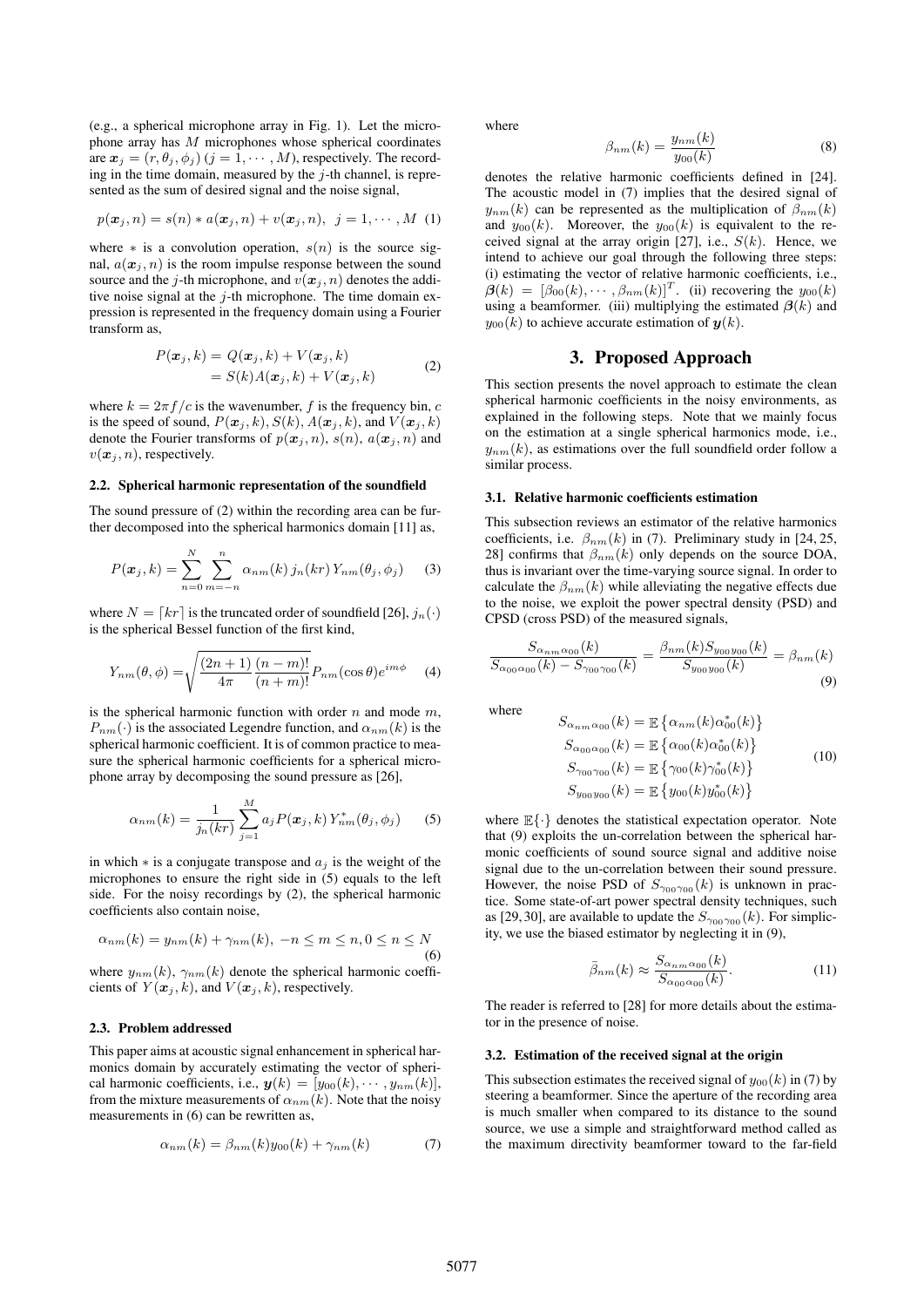

Figure 2: *Clean, noisy and enhanced soundfield over the microphone array when* z = 0 *(3 KHz, 5dB noise).*

sound source [20, 31, 32],

$$
S(k) = \sum_{n=0}^{N} \sum_{m=-n}^{n} \frac{i^{-n}}{(N+1)^2} Y_{nm}(\vartheta_s, \varphi_s) \alpha_{nm}(k).
$$
 (12)

The spherical harmonic coefficient of  $y_{00}(k)$  is equivalent to the received signal estimated in (12) [27],

$$
\bar{y}_{00}(k) = S(k). \tag{13}
$$

However, the beamformer approach in (12) requires the additional knowledge of source DOA, i.e.,  $(\vartheta_s, \varphi_s)$ , which is hardly known in practice. We emphasize that estimation of the relative harmonic coefficients in (11) has an additional advantage as they enable us to recover the unknown source DOA. Hence, this proposed algorithm is self-contained as it does not require any additional localization techniques. Let us introduce the DOA estimation using the relative harmonic coefficients in the following subsection.

#### 3.3. Direction-of-arrival estimation

This subsection introduces the DOA estimation approach, initially proposed in [25], using the estimated relative harmonic coefficients. The spherical harmonic coefficients due to the farfield sound source follow as [33, 34],

$$
y_{nm}(k) = S(k)4\pi i^{n} Y_{nm}^{*}(\vartheta_{s}, \varphi_{s})
$$
 (14)

where  $(\vartheta_s, \varphi_s)$  is the source DOA. Following the definition in (8), we know its relative harmonic coefficients,

$$
\beta_{nm}(k) = 2\sqrt{\pi}i^n Y_{nm}^*(\vartheta_s, \varphi_s). \tag{15}
$$

Considering the cases up to the  $N$ -th order, we have a vector,

$$
\boldsymbol{\beta}(\vartheta_s, \varphi_s) = \left[1, 2\sqrt{\pi}iY_{1,-1}^*(\vartheta_s, \varphi_s), \cdots, 2\sqrt{\pi}i^NY_{NN}^*(\vartheta_s, \varphi_s)\right]^T.
$$
\n(16)

Assuming the continuous two dimension space  $\Phi$  $\{(\vartheta_s, \varphi_s): 0 < \vartheta_s < \pi, 0 < \varphi_s < 2\pi\}$  is sampled by S discrete candidates, we have a feature set using (16),

$$
\mathcal{H} = \{ \boldsymbol{\beta}(\vartheta_1, \varphi_1), \boldsymbol{\beta}(\vartheta_2, \varphi_2), \cdots, \boldsymbol{\beta}(\vartheta_S, \varphi_S) \} \tag{17}
$$

which is calculated without any prior recordings. Since the relative harmonic coefficients due to the unknown source are given by (11), we can recover its DOA by calculating its distance to the elements of  $H$ ,

$$
argmin_{(\bar{\vartheta}_s, \bar{\varphi}_s)} \sum_{n=0}^{N} \sum_{m=-n}^{n} | \bar{\beta}_{nm} - 2\sqrt{\pi} i^n Y_{nm}^*(\vartheta_s, \varphi_s) |^{2}
$$
\n(18)

where

$$
\bar{\beta}_{nm} = \frac{1}{K} \sum_{k=1}^{K} \bar{\beta}_{nm}(k)
$$
\n(19)

where  $\bar{\beta}_{nm}(k)$  denotes the practical estimations at a single frequency, and  $\bar{\beta}_{nm}$  denotes the smoothed vector over K frequency bins as the (15) implies this feature is source-frequency independent. Please refer to [25] for more details about this DOA estimation algorithm.

#### 3.4. Spherical harmonic coefficients estimation

Multiplying the estimations in (11) and (13), we finally recover the clean spherical harmonic coefficients as,

$$
\bar{y}_{nm}(k) = \bar{\beta}_{nm}(k)\bar{y}_{00}(k). \tag{20}
$$

Note that, at the k-th frequency bin, the  $\bar{\beta}_{nm}(k)$  is fixed, while the  $y_{nm}(k)$  is updated by the dynamic  $\bar{y}_{00}(k)$  over the timevarying source signal. When the  $[\bar{y}_{00}(k), \cdots, \bar{y}_{NN}(k)]$  over the entire STFT bins are estimated, we can then reconstruct spectrogram of any individual microphone on the array, using the spherical harmonics representation in (3).

# 4. Simulations

This section uses speech recordings along with a theoretical room model to evaluate the proposed acoustic enhancement approach in diverse noisy environments. When obtaining the following results, we first estimate the relative harmonic coefficients using (11). Then, we estimate the source DOA using (18). After that, we use (12) to extract the received signal. Finally, we use (20) to recover the spherical harmonic coefficients.

We simulate a room whose dimensions are  $6\times4\times3$ , and use an efficient implementation<sup>1</sup> of the image source method [35] to generate the room impulse response (RIR) between the sound source and a spherical microphone array (with 32 channels and radius <sup>4</sup>.<sup>2</sup> cm). The sound source uses a unique speech sentence lasting 3 seconds, drawn from the publicly available TIMIT database and is re-sampled at 8 KHz. We convolve the RIR and speech signal to obtain the received recordings, which are then contaminated by while Gaussian noise. Fifty frequency bins ranging from 1600 Hz to 2400 Hz, translating to a 2nd order spatial soundfield  $(N = \lceil kr \rceil)$ , are exploited for the DOA estimation. The unique feature set of  $H$  in (16) is computed by sampling the elevation and azimuth angles with a resolution of 2 degrees.

Accuracy of the signal estimations is measured by the nor-

<sup>1</sup>https://www.audiolabs-erlangen.de/fau/professor/habets/software/ signal-generator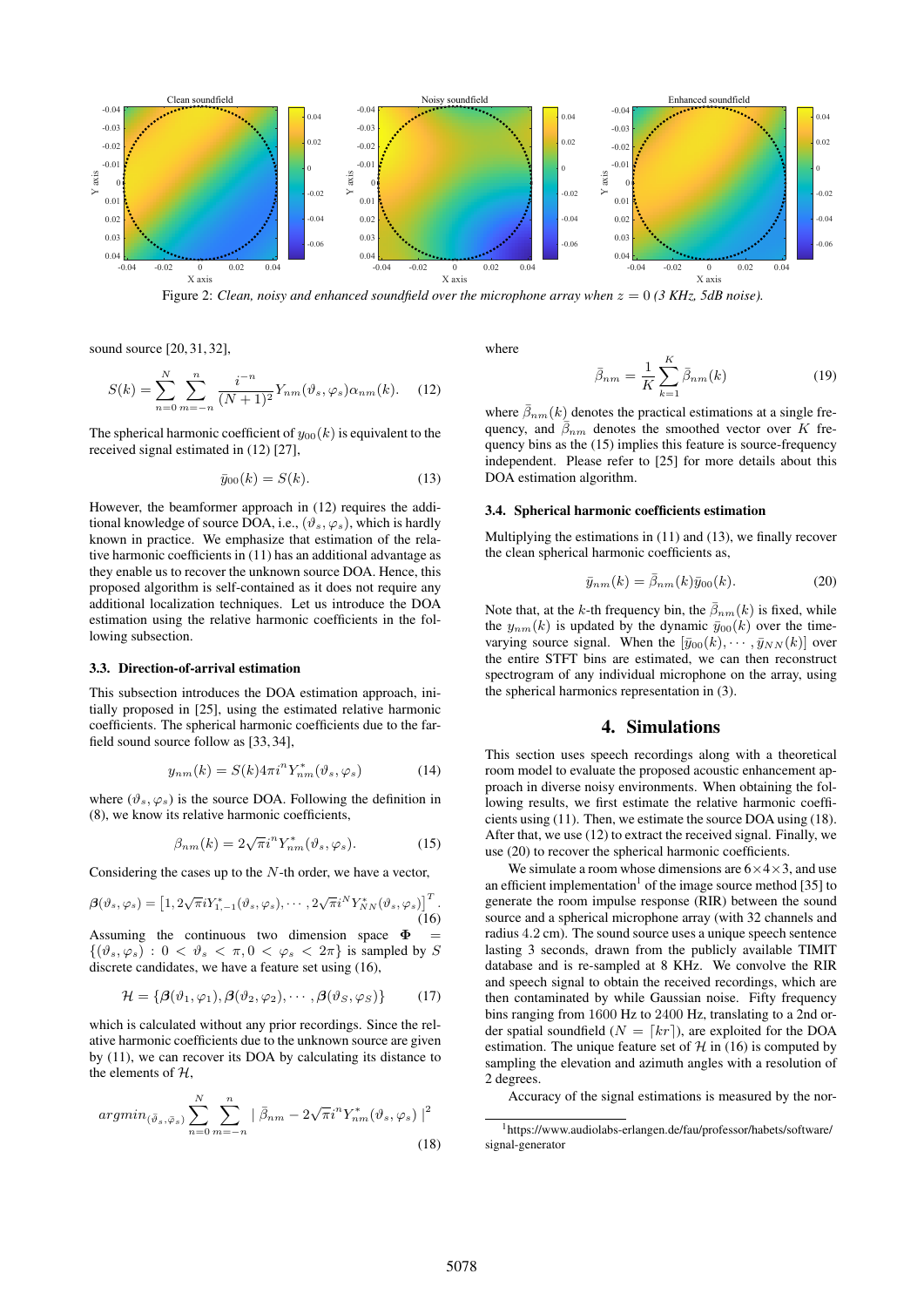

Figure 3: *Noisy and enhanced speech signal of the 1st microphone on the spherical microphone array (5dB noise).*

malized mean squared error (NMSE/dB) of the original and estimated signal in noisy environments. We first define the metric for the relative harmonic coefficients,

$$
\text{NMSE}_{\beta} = 10\log_{10}\left(\frac{1}{K}\sum_{k=1}^{K}\frac{||\beta(k) - \bar{\beta}(k)||_2^2}{||\beta(k)||_2^2}\right) \tag{21}
$$

where  $|| \cdot ||_2$  denotes the  $\ell_2$  norm,  $\beta(k)$  and  $\overline{\beta}(k)$  denote the clean and estimated relative harmonic coefficients. Next, the clean and estimated relative harmonic coefficients. Next, the metric for the received signal in the STFT domain is,

$$
\text{NMSE}_{\mathbf{y}_{00}} = 10\log_{10}\left(\frac{1}{K}\sum_{k=1}^{K}\frac{||\mathbf{y}_{00}(k) - \bar{\mathbf{y}}_{00}(k)||_2^2}{||\mathbf{y}_{00}(k)||_2^2}\right) (22)
$$

where  $y_{00}(k)$  and  $\bar{y}_{00}(k)$  denote the vector of clean and estimated received signal, respectively. Finally, the metric for spherical harmonics coefficients is,

$$
\text{NMSE}_{\boldsymbol{y}} = 10\log_{10}\left(\frac{1}{K}\sum_{k=1}^{K}\frac{||\boldsymbol{y}(k) - \bar{\boldsymbol{y}}(k)||_2^2}{||\boldsymbol{y}(k)||_2^2}\right) \tag{23}
$$

where  $y(k)$  and  $\bar{y}(k)$  denote the clean and estimated spherical harmonics coefficients, respectively. Accuracy of the DOA estimation is evaluated by the mean absolute estimated error (MAEE/degrees) between the estimated and original DOA,

$$
\text{MAEE} = \frac{1}{2} \left( |\vartheta_{\text{ori}} - \vartheta_{\text{est}}| + |\varphi_{\text{ori}} - \varphi_{\text{est}}| \right) \tag{24}
$$

#### where |·| denotes the absolute operator.

Table 1: *Accuracy of estimations at various SNR levels, including relative harmonic coefficients, DOA and received signal.*

| SNR level (/dB)       | 25      | 20      | 15     | 10     |         |
|-----------------------|---------|---------|--------|--------|---------|
| $NMSE_{\beta}$ (dB)   | $-20.3$ | $-15.0$ | $-9.5$ | $-5.5$ | $-2.65$ |
| MAEE (/degrees)       | 0.55    | 0.64    | 0.91   | 1.58   | 2.44    |
| $NMSE_{y_{00}}$ (/dB) | $-15.1$ | $-11.6$ | $-7.9$ | -4.7   | -2.2    |

To achieve consistent results, we use ten groups of sound sources, each propagating from a randomly unknown DOA. Thus, the values of both NMSE and MAEE, presented in the followings, denote the mean value over all the cases. We evaluate the proposed method under various SNR conditions ranging from 5 dB to 25 dB. Table 1 depicts the accuracy of the estimations for relative harmonic coefficients, DOA and received signal, respectively. Seeing the DOA estimation, we recognize little degraded accuracy when the SNR level decreases. This is due to the accurate estimations of the relative harmonic coefficients in noisy environments. Accurate DOA estimations contribute to accurate estimations of the received signal as well. We then multiply the estimated relative harmonic coefficients and received signal to obtain the spherical harmonic coefficients. Table 2 depicts the NMSE where the original values are taken as the baseline. As expected, we observe that a stronger noisy environment exerts a direct negative influence on the received signal. However, the proposed method improves the NMSE by around 3 dB. Figure 2 exhibits the clean, noisy and enhanced soundfield over the microphone array whose coordinates are  $z = 0$ , due to the sound source propagating from  $(\vartheta_s, \varphi_s)$  = (1.13, 3.94). We recognize that the enhanced soundfield generally gets rid off the distortions caused by the noise signal. Note that the Figure 2 shows the soundfield at a single STFT bin. By contrast, Figure 3 presents the speech spectrogram in the entire STFT domain and time domain recordings using an ISTFT. Most of the noise is alleviated and the enhanced speech has satisfying intelligibility. While the above results are promising, a limitation of this approach lies in the beamformer in (12), which is designed for far-field propagation. Therefore, in near-field soundfields, the estimation performance of  $\bar{y}_{00}(k)$ in (13) will degrade unless an appropriate radial focused nearfield beamformer is used.

Table 2: *Accuracy of the spherical harmonic coefficients estimations under various SNR levels.*

| $NMSE_{\boldsymbol{y}}$ (/dB) | SNR levels (/dB) |         |        |        |        |  |  |
|-------------------------------|------------------|---------|--------|--------|--------|--|--|
| Method                        | 25               | 20      |        | 10     |        |  |  |
| Original                      | $-11.9$          | $-7.8$  | $-4.8$ | $-2.6$ | $-1.2$ |  |  |
| Enhanced                      | $-16.4$          | $-11.8$ |        |        |        |  |  |

# 5. Conclusion

This paper uses the relative harmonic coefficients to present an acoustic enhancement approach for cleaning noisy higher-order microphone recordings. This method enables to estimate the spherical harmonics coefficients up to the whole soundfield order, while not requiring any additional localization techniques. Extensive results using noisy speech measurements of a spherical microphone array confirmed the effective denoising performance. However, current approach is only limited to a single static sound source under a far-field scenario. Hence, one potential future work is to extend the underlying theory into a denoising scheme for multi-source cases in a more dynamic environment including near-field propagation.